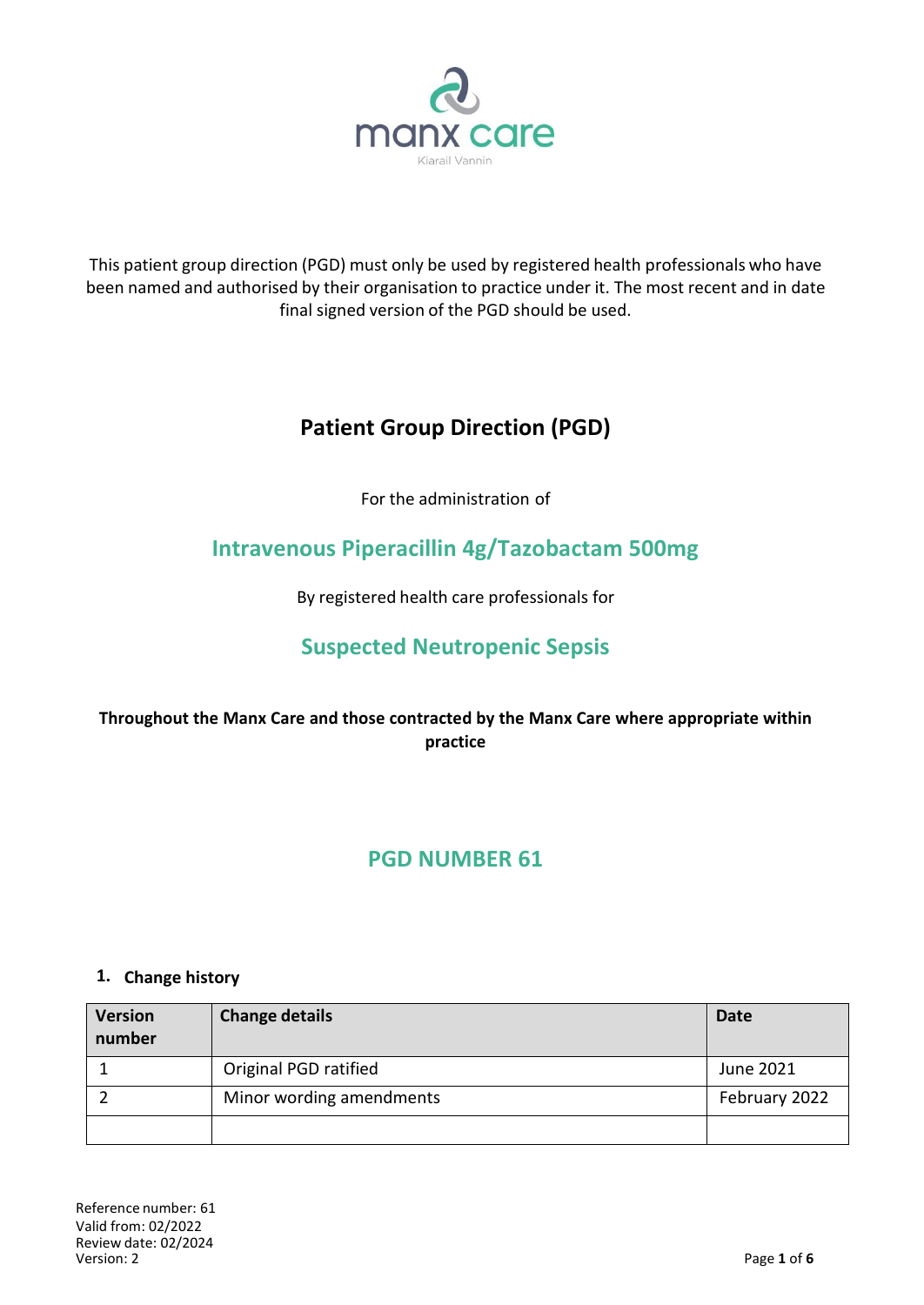### **2. Medicines practice guideline 2:** *Patient group directions*

Refer to the relevant sections of NICE medicines practice guideline 2: *Patient group directions* as stated in the blank template notes. For further information about PGD signatories, see the NHS and Manx Care PGD website FAQs

#### **3. PGD development**

Refer to the NICE PGD competency framework for people developing PGDs

| <b>Job Title &amp; organisation</b> | <b>Name</b> | <b>Signature</b> | <b>Date</b> |
|-------------------------------------|-------------|------------------|-------------|
| Author of the PGD                   |             |                  |             |
| Member of the PGD<br>working group  |             |                  |             |

#### **4. PGD authorisation**

Refer to the NICE PGD competency framework for people authorising PGDs

| <b>Job Title</b>                                             | <b>Name</b> | Signature | <b>Date</b> |
|--------------------------------------------------------------|-------------|-----------|-------------|
| <b>Medical Director</b>                                      |             |           |             |
| Chief Pharmacist/<br><b>Pharmaceutical Adviser</b>           |             |           |             |
| Senior Paramedic                                             |             |           |             |
| Director of Nursing                                          |             |           |             |
| <b>GP Adviser</b>                                            |             |           |             |
| Senior Microbiologist<br>(if PGD contains<br>antimicrobials) |             |           |             |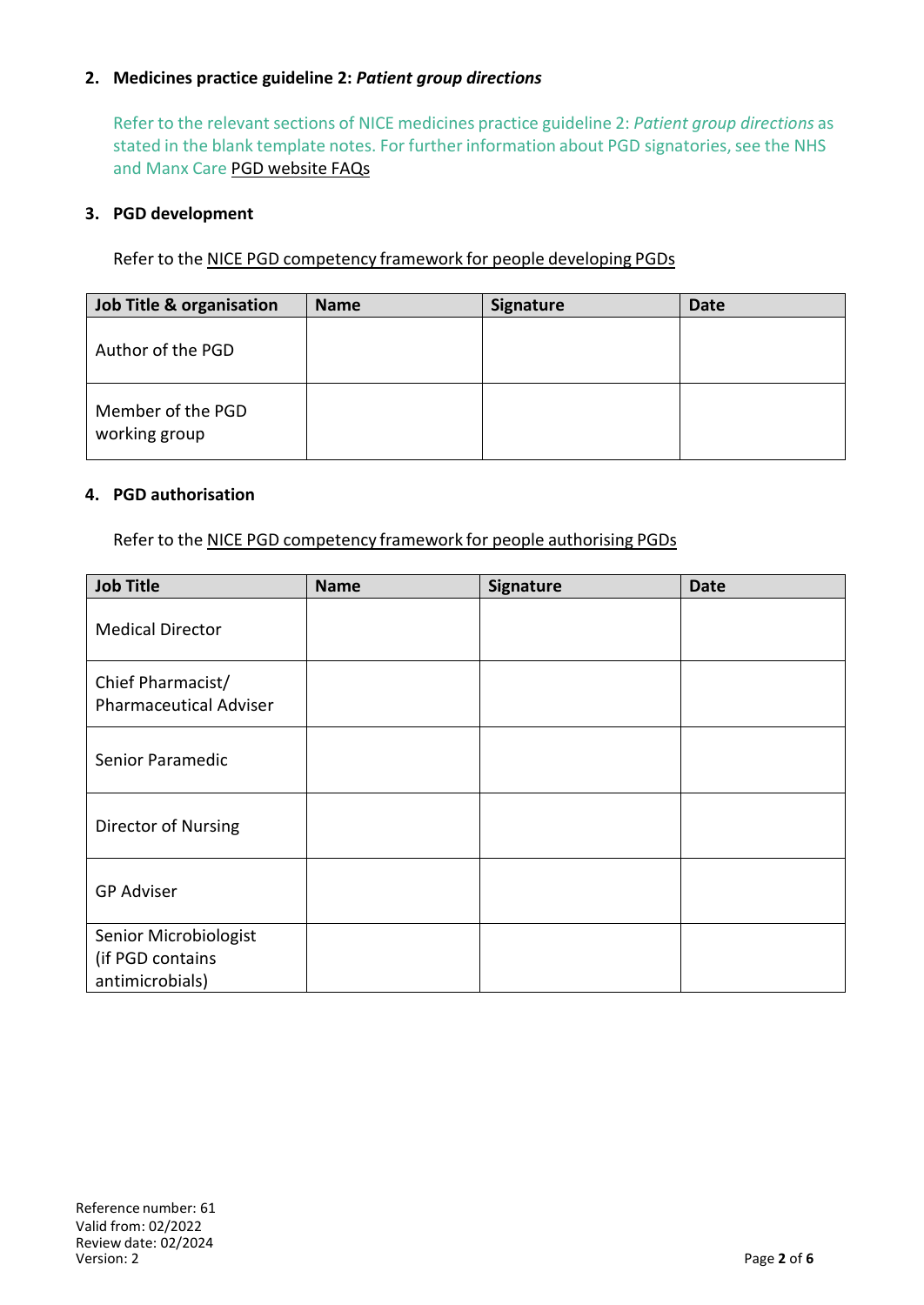### **5. PGD adoption by the provider**

Refer to the NICE PGD competency framework for people authorising PGDs

| Job title and<br>organisation | <b>Signature</b> | <b>Date</b> | Applicable or not<br>applicable to area |
|-------------------------------|------------------|-------------|-----------------------------------------|
|                               |                  |             |                                         |

#### **6. Training and competency of registered healthcare professionals, employed or contracted by the Manx Care, GP practice or Hospice**

Refer to the NICE PGD competency framework for health professionals using PGDs

|                             | Requirements of registered Healthcare professionals working<br>under the PGD |  |
|-----------------------------|------------------------------------------------------------------------------|--|
| <b>Qualifications and</b>   | Registered healthcare professionals, working within or                       |  |
| professional registration   | contracted by the Manx Care, GP practice or Hospice who are                  |  |
|                             | permitted staff groups outlined within the current PGD policy                |  |
| <b>Initial training</b>     | Knowledge of current guidelines and the administration of the<br>$\bullet$   |  |
|                             | drug specified in this PGD/BNF and of the inclusion and                      |  |
|                             | exclusion criteria                                                           |  |
|                             | Training which enables the practitioner to make a clinical                   |  |
|                             | assessment to establish the need for the medication covered by               |  |
|                             | this PGD                                                                     |  |
|                             | Local training in the use of PGDs                                            |  |
| Competency                  | Staff will be assessed on their knowledge of drugs and clinical              |  |
| assessment                  | assessment as part the competency framework for registered health            |  |
|                             | professionals using PGDs                                                     |  |
| <b>Ongoing training and</b> | The registered health care professionals should make sure they are           |  |
| competency                  | aware of any changes to the recommendations for this medication;             |  |
|                             | it is the responsibility of the registered health care professionals to      |  |
|                             | keep up to date with continuing professional development. PGD                |  |
|                             | updates will be held every two years                                         |  |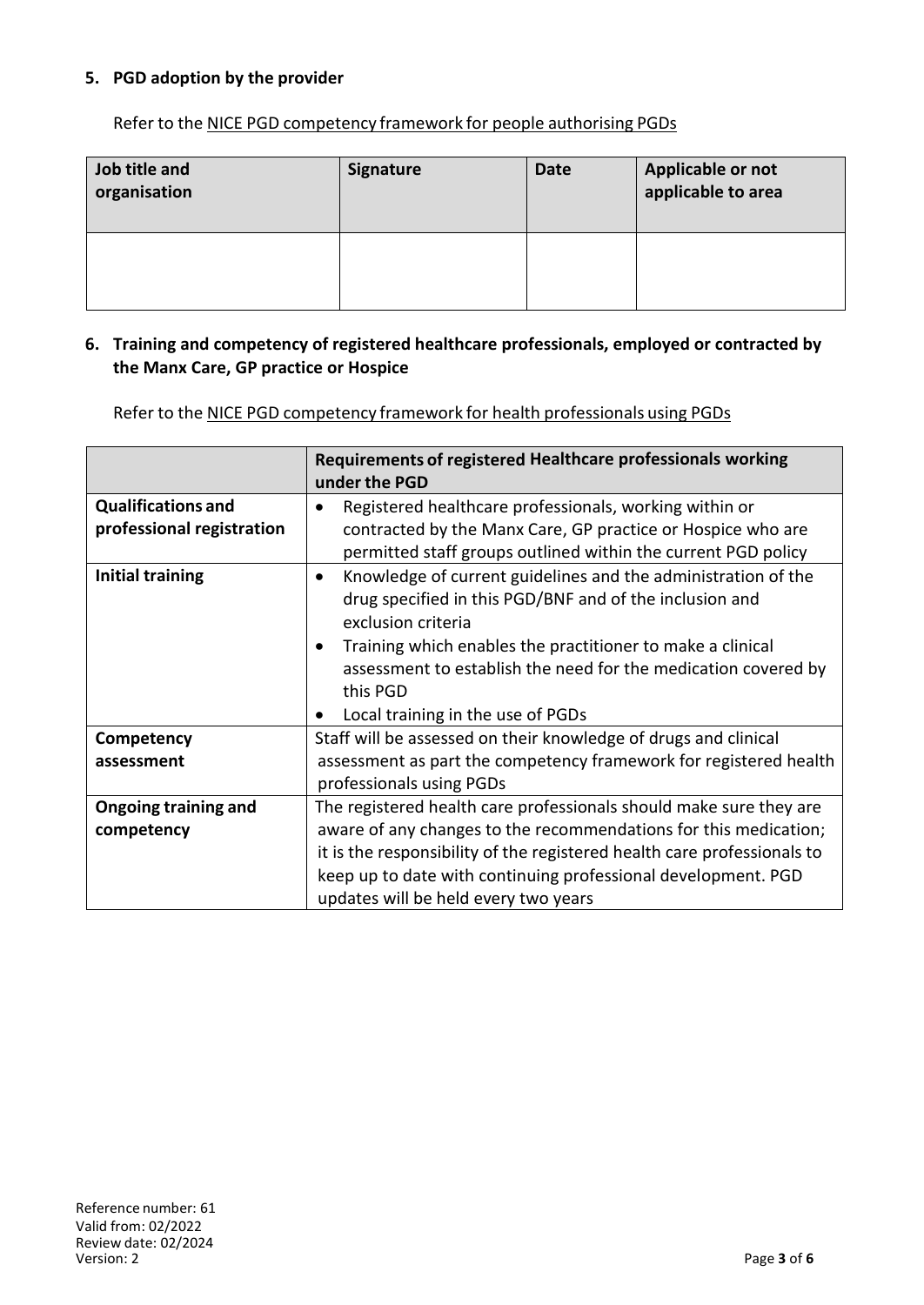## **7. Clinical Conditions**

| <b>Clinical condition or</b>     | First dose empiric antibiotic therapy for suspected or confirmed              |  |  |
|----------------------------------|-------------------------------------------------------------------------------|--|--|
| situation to which this          | neutropenic sepsis in the oncology or haematology patient with no             |  |  |
| <b>PGD applies</b>               | known penicillin allergy                                                      |  |  |
| <b>Inclusion criteria</b>        | Adult patients with an oncology diagnosis within 6 weeks of<br>$\bullet$      |  |  |
|                                  | systemic anti-cancer therapy who present acutely unwell and                   |  |  |
|                                  | where infection is clinically suspected                                       |  |  |
|                                  | Adult patients with a haematology diagnosis who present<br>$\bullet$          |  |  |
|                                  | acutely unwell and where an infection is clinically suspected;                |  |  |
|                                  | regardless of systemic anti-cancer therapy status                             |  |  |
| <b>Exclusion criteria</b>        | Persons under 16 years of age<br>$\bullet$                                    |  |  |
|                                  | Persons with known sensitivity or allergy to penicillin<br>٠                  |  |  |
|                                  | Acute or severe reaction to other beta-lactin<br>$\bullet$                    |  |  |
| <b>Cautions (including any</b>   | Check allergy status prior to administration as per exclusion criteria        |  |  |
| relevant action to be            |                                                                               |  |  |
| taken)                           |                                                                               |  |  |
| <b>Arrangements for referral</b> | Patient should be referred to a more experienced clinical                     |  |  |
| for medical advice               | practitioner for further assessment                                           |  |  |
| Action to be taken if            | Patient should be referred to a more experienced clinical                     |  |  |
| patient excluded                 | practitioner for further assessment                                           |  |  |
| Action to be taken if            | A verbal explanation should be given to the patient on: the need<br>$\bullet$ |  |  |
| patient declines                 | for the medication and any possible effects or potential risks                |  |  |
| treatment                        | which may occur as a result of refusing treatment                             |  |  |
|                                  | This information must be documented in the patients' health                   |  |  |
|                                  | records                                                                       |  |  |
|                                  | Any patient who declines care must have demonstrated capacity                 |  |  |
|                                  | to do so                                                                      |  |  |
|                                  | Where appropriate care should be escalated                                    |  |  |

## **8. Details of the medicine**

| Name, form and strength    | Piperacillin 4g/Tazobactam 500mg intravenous injection      |  |
|----------------------------|-------------------------------------------------------------|--|
| of medicine                |                                                             |  |
| Legal category             | Prescription only medicine (POM)                            |  |
| Indicate any off-label use | None                                                        |  |
| (if relevant)              |                                                             |  |
| Route/method of            | Intravenous<br>$\bullet$                                    |  |
| administration             | Reconstitute with 20ml of normal saline or water and dilute |  |
|                            | with 100ml normal saline                                    |  |
|                            | Administer over 30 minutes<br>$\bullet$                     |  |
| Dose and frequency         | 4.5g Once only dose (Piperacillin 4g/Tazobactam 500mg)      |  |
|                            | Subsequent doses must be prescribed on the drug chart by a  |  |
|                            | prescriber                                                  |  |
|                            | Subsequent doses must be prescribed on the drug chart by a  |  |
|                            | prescriber                                                  |  |
| <b>Quantity to be</b>      | 1 dose                                                      |  |
| administered               |                                                             |  |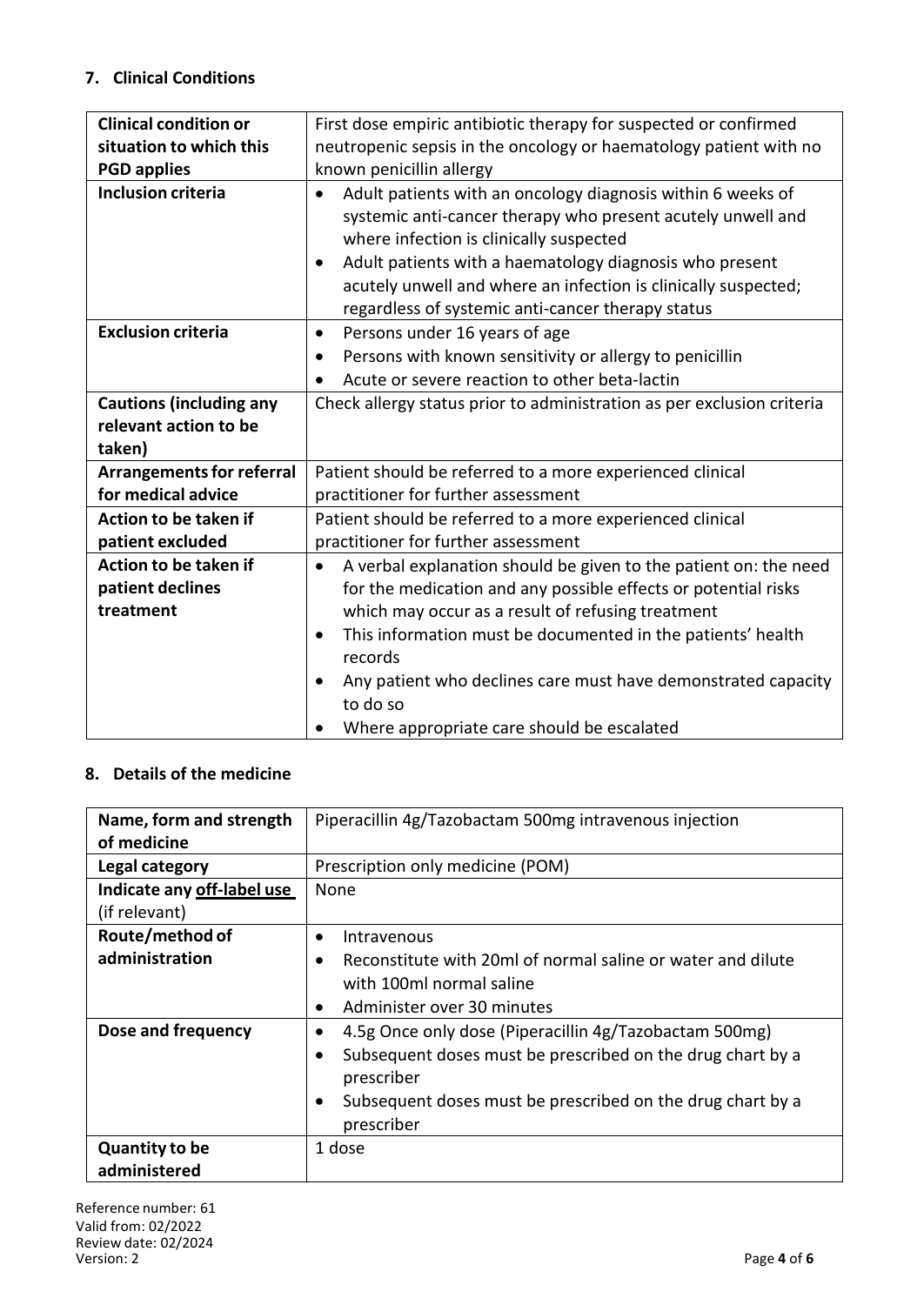| <b>Maximum or minimum</b> | One single dose                                                                                                                                                      |
|---------------------------|----------------------------------------------------------------------------------------------------------------------------------------------------------------------|
| treatment period          |                                                                                                                                                                      |
| <b>Storage</b>            | Room temperature                                                                                                                                                     |
| <b>Adverse effects</b>    | Diarrhoea frequently occurs during oral penicillin therapy. It is most<br>common with broad-spectrum penicillins, which can cause antibiotic<br>- associated colitis |
|                           | Other common side effects:                                                                                                                                           |
|                           | Anaemia                                                                                                                                                              |
|                           | Candida infection                                                                                                                                                    |
|                           | Constipation                                                                                                                                                         |
|                           | Gastrointestinal discomfort                                                                                                                                          |
|                           | Headache                                                                                                                                                             |
|                           | Insomnia are all                                                                                                                                                     |
|                           | Rash                                                                                                                                                                 |
|                           | <b>Prurits</b><br>$\bullet$                                                                                                                                          |
| Records to be kept        | The administration of any medication given under a PGD must be                                                                                                       |
|                           | recorded within the patient's medical records                                                                                                                        |

### **9. Patient information**

| Verbal/Written<br>information to be given to<br>patient or carer | Verbal information must be given to patients and or carers for all<br>medication being administered under a PGD<br>Where medication is being supplied under a PGD, written<br>patient information leaflet must also be supplied<br>A patient information leaflet is available on request |  |
|------------------------------------------------------------------|------------------------------------------------------------------------------------------------------------------------------------------------------------------------------------------------------------------------------------------------------------------------------------------|--|
| Follow-up advice to be                                           | If symptoms do not improve or worsen or you become unwell, seek                                                                                                                                                                                                                          |  |
| given to patient or carer                                        | medical advice immediately                                                                                                                                                                                                                                                               |  |

### **10. Appendix A**

#### **References**

- 1. British National Formulary (BNF) available online: https://bnf.nice.org.uk
- 2. Nursing and Midwifery "The code" available online: https://www.nmc.org.uk
- 3. Current Health Care Professions Council standards of practice
- 4. General Pharmaceutical Council standards
- 5. The General Optical Council
- 6. Electronic medicines compendium available online: https://www.medicines.org.uk
- 7. Nobles' Hospital Formulary
- 8. Nobles Hospital Guidelines and management of neutropenic sepsis in the cancer patient

### **11. Appendix B**

#### **Health professionals agreed to practice**

- Each registered healthcare professional will hold their own Competency framework which will be signed and agreed by their mentor
- A mentor is defined within the Manx Care policy as any ward/area managers, sisters, senior nurses, GPs, pharmacists or senior paramedics who has completed the PGD training themselves